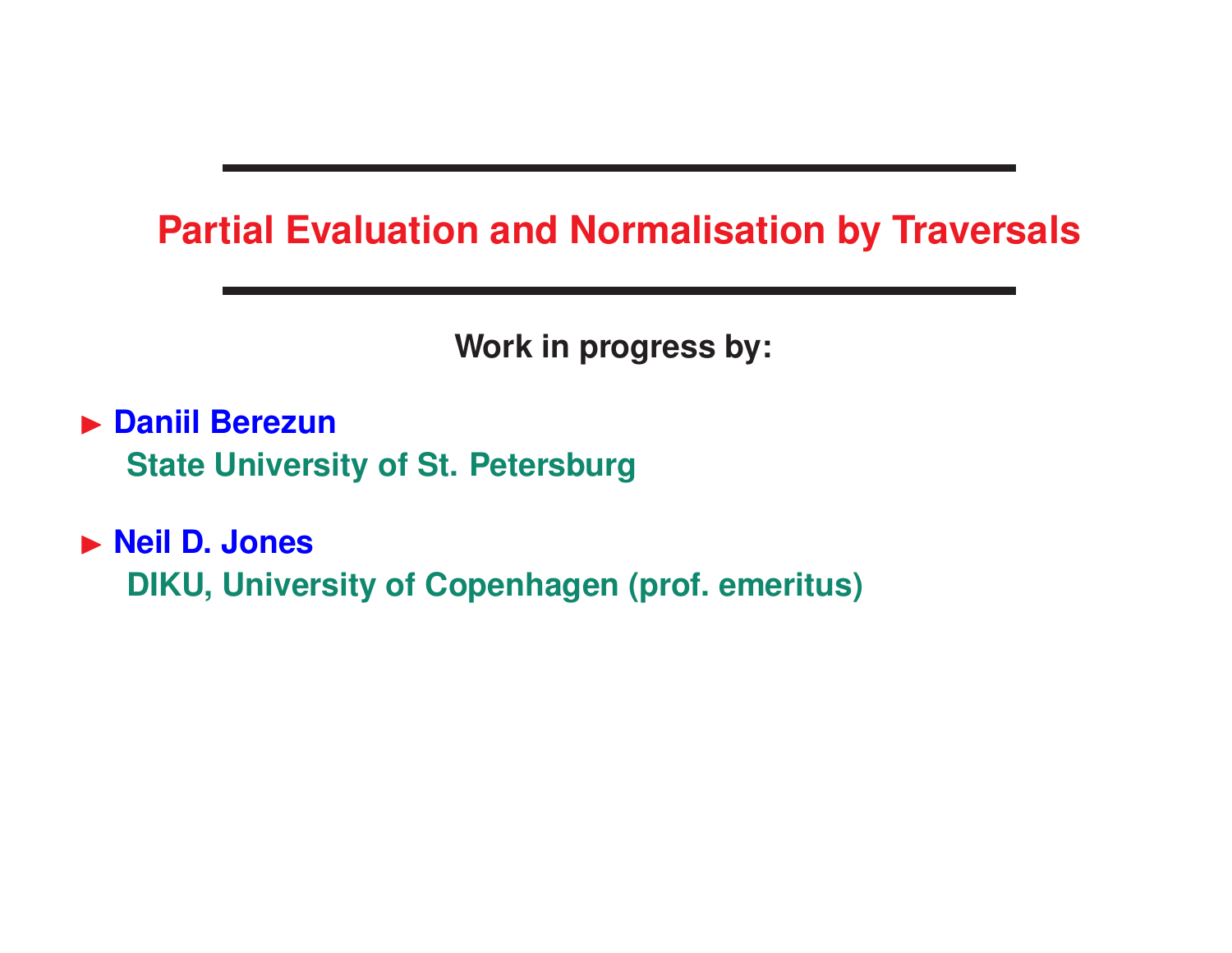## **A BELATED OBSERVATION (LAST YEAR)**

**The much-studied game semantics for PCF can be thought of as a PCF interpreter.**

**Ong [1] shows that**

**a** λ**-expression** M **can be evaluated (normalised) by an algorithm that constructs a traversal of** M**.**

**A traversal is a sequence of**

**Example x Subexpressions of M. This is a finite set, whose elements we will call tokens**

**(think:** M **= program, tokens = program points)**

▶ any token in a traversal may have back pointers (aka. justifiers).

**With this approach to normalisation: there is** *no need for* β*-reduction, environments, "thunks" or "closures"* **to do the evaluation(!)**

**Origin: research on full abstraction for PCF.**

 $-2-$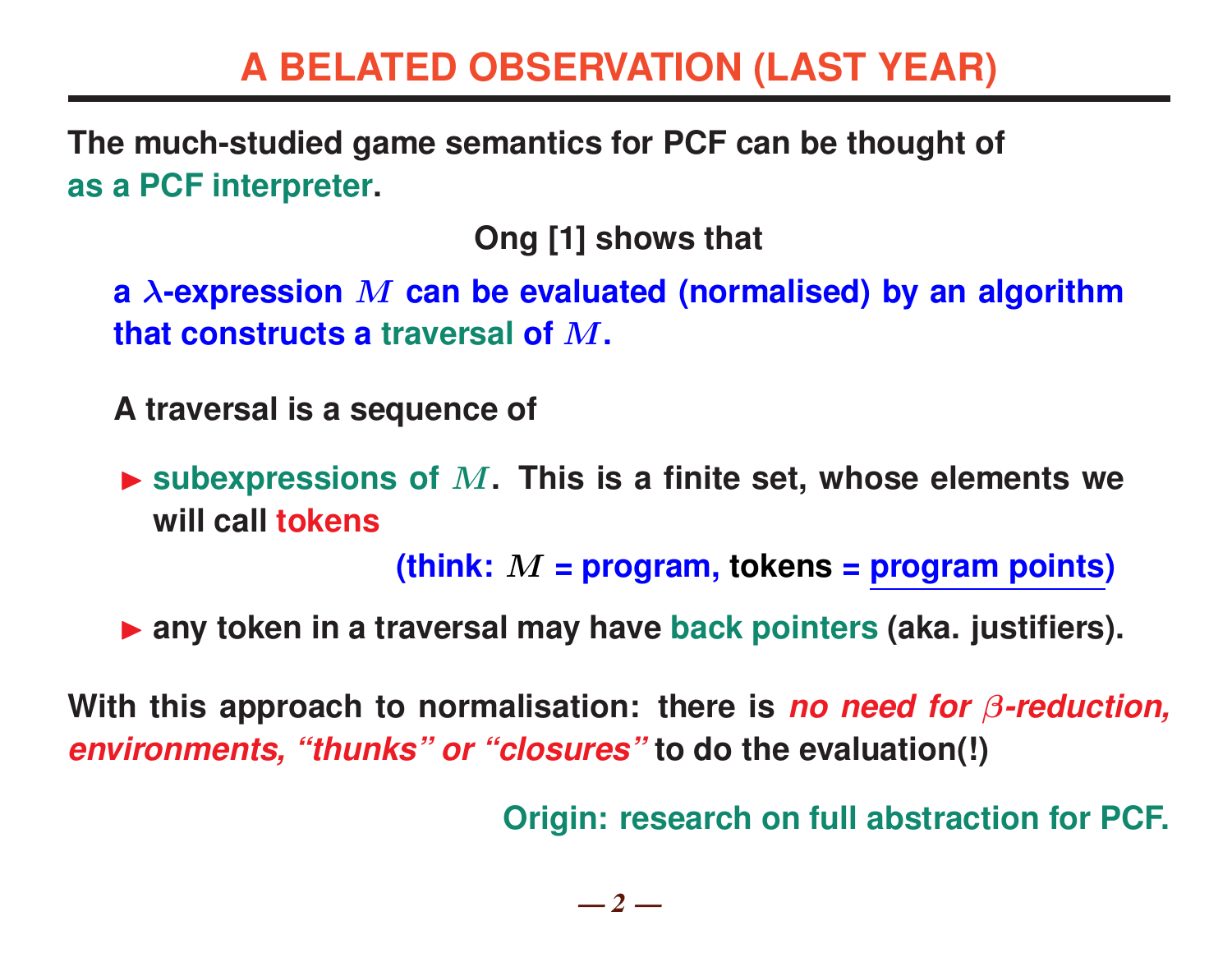## **BACK POINTER MAGIC: DOUBLING A CHURCH NUMERAL**

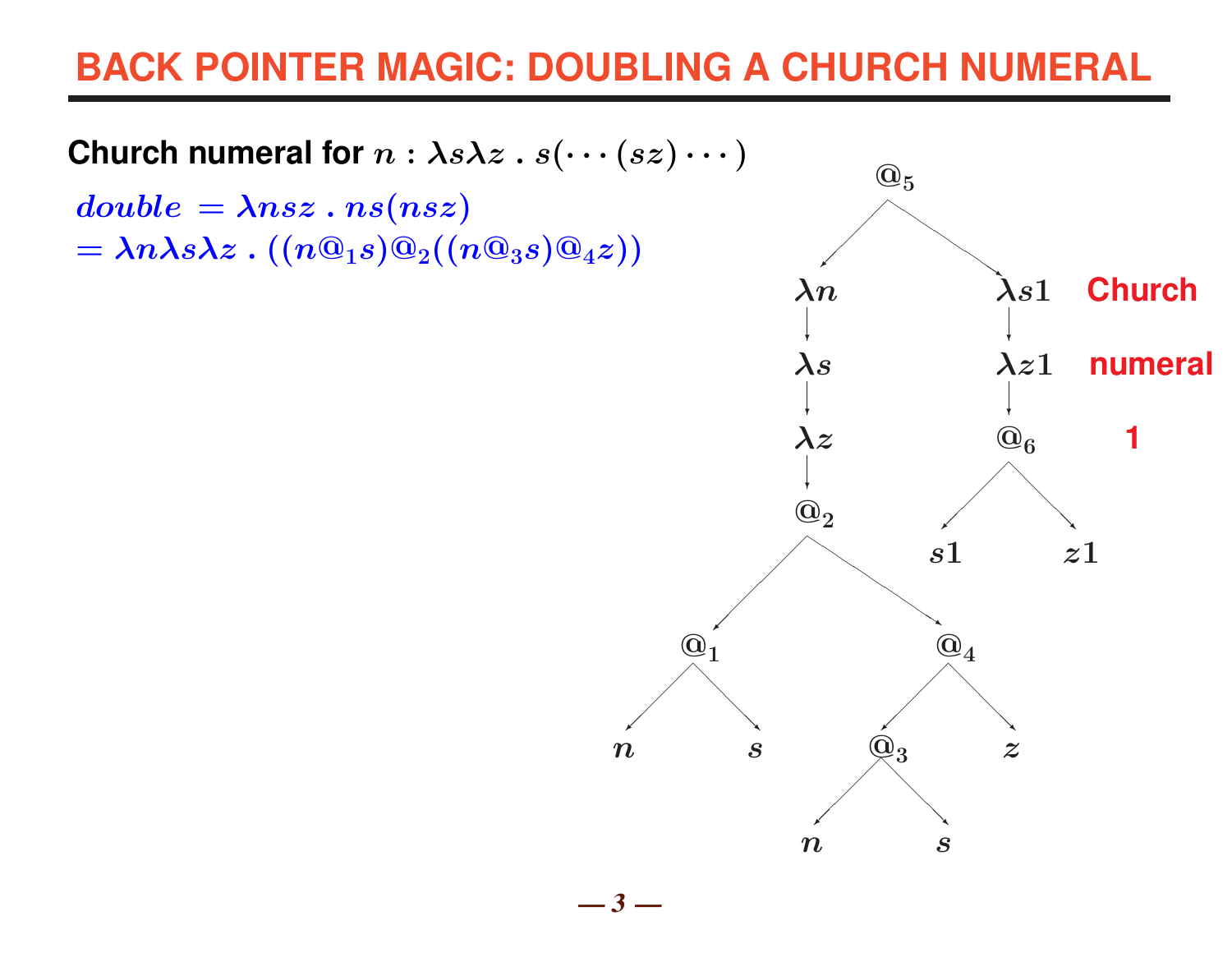## **TRAVERSAL OF DOUBLE 1: STEPS 1** → **7**

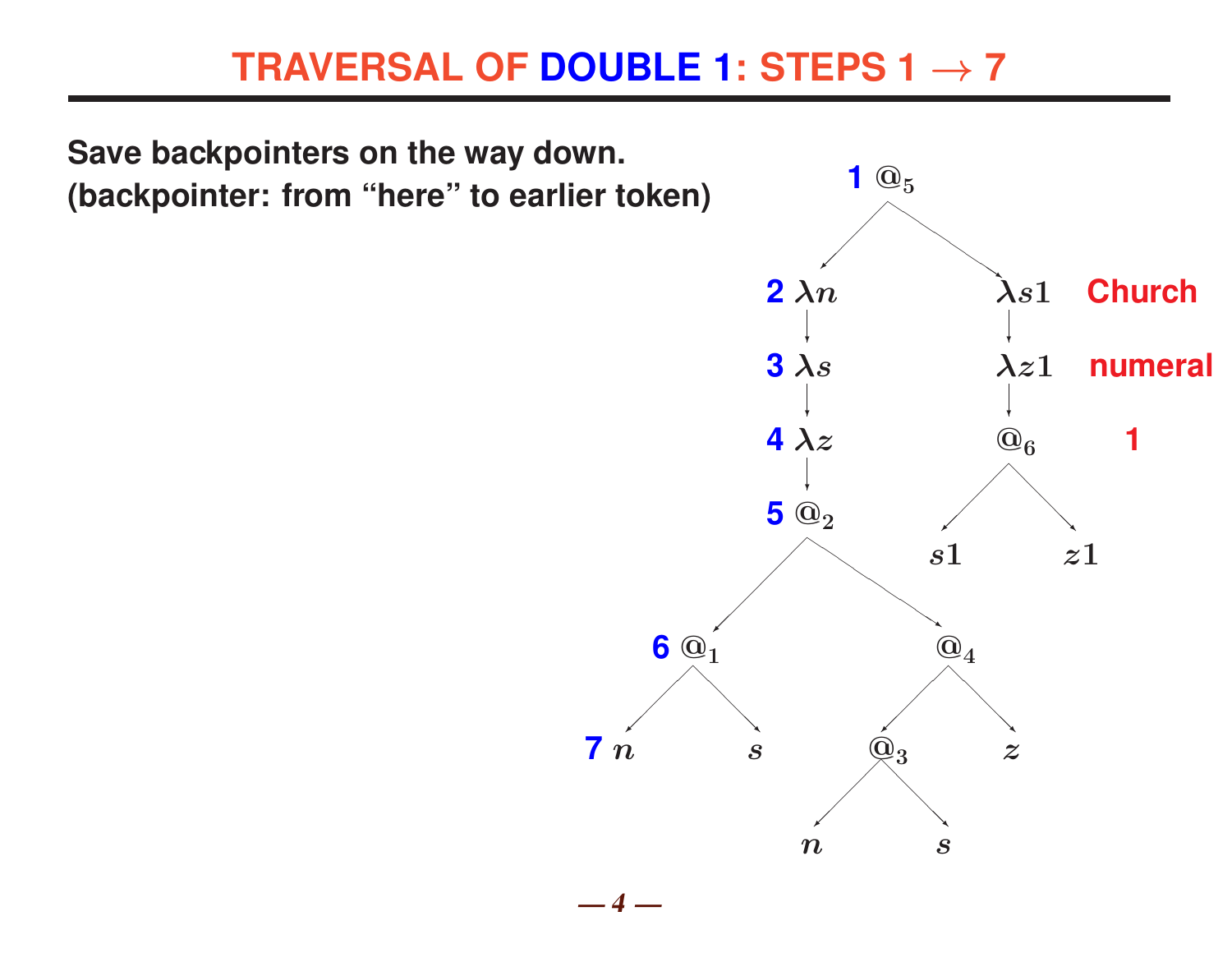## **TRAVERSAL OF DOUBLE 1: STEPS 8** → **11**

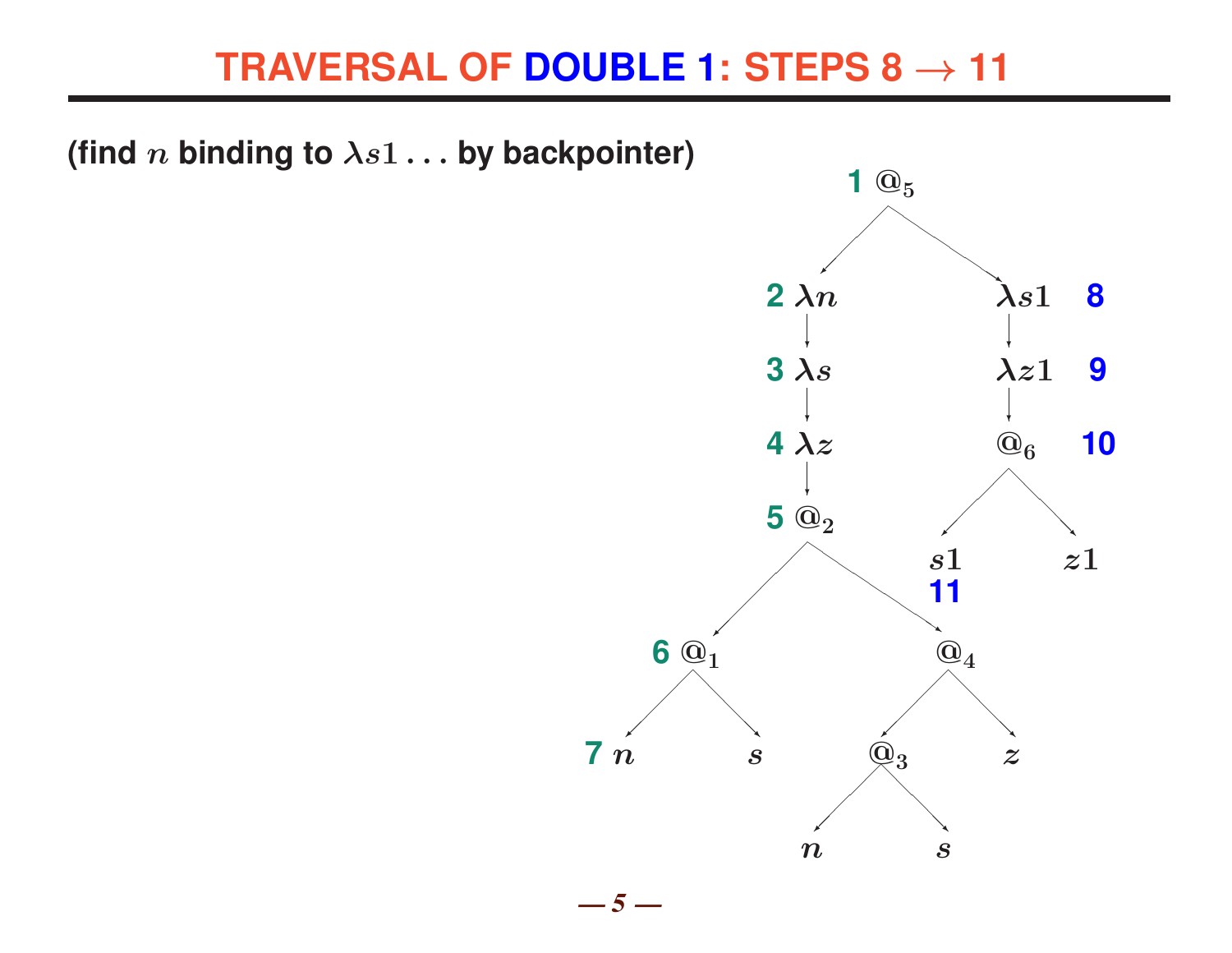## **TRAVERSAL OF DOUBLE 1: STEPS 12** → **16**

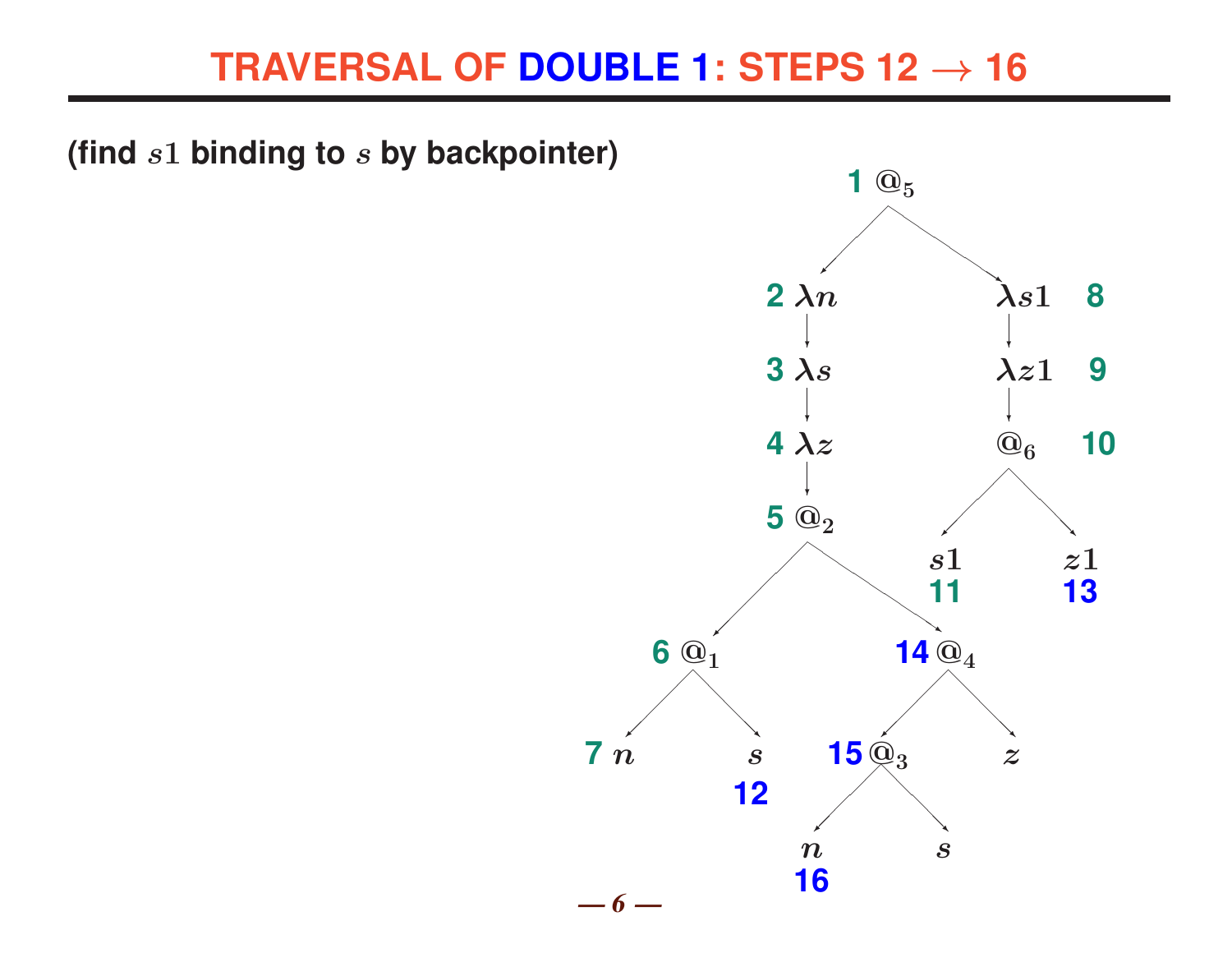## **TRAVERSAL OF DOUBLE 1: STEPS 17** → **23**

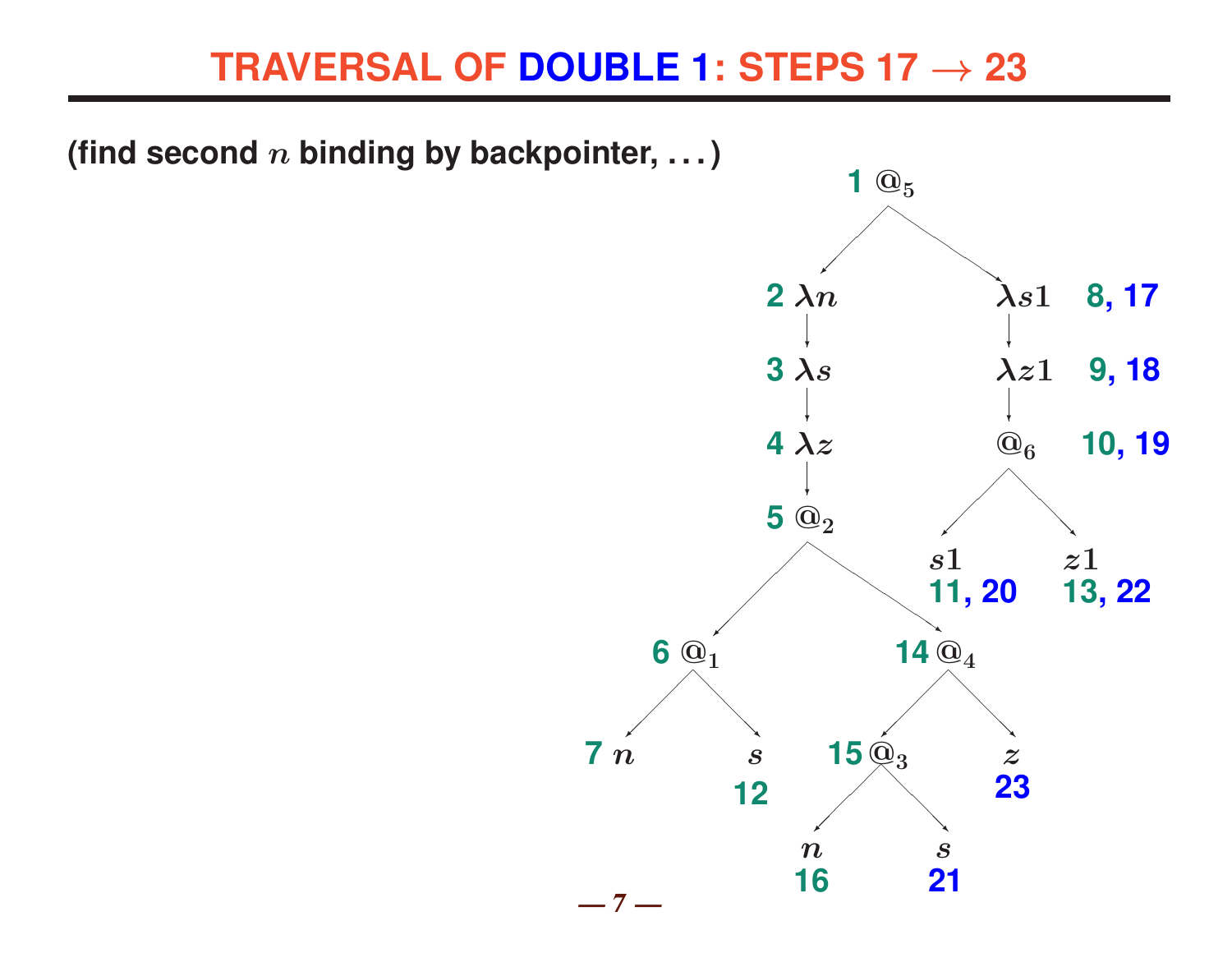## **OVERVIEW**

**A view of the Oxford normalisation procedure (ONP for short): It is**

### **an interpreter for** λ**-expressions**

 $\blacktriangleright$  ONP systematically builds traversal set  $\mathfrak{Inv}(M)$ . What and How?

**Figure 1** Fraversal :  $tr = t_0 \cdot \ldots \cdot t_n$   $t_i$  is a token (subexpression of  $M$ )

 $\triangleright$  Syntax-directed inference rules: based on syntax of the end-token  $t_n$ 

Action: add 0, 1 or more extensions of  $tr$  to  $\mathfrak{Two}(M)$ . For each,

- Add a new token  $t'$ , yielding  $tr \cdot t'$
- Add a back pointer from  $t'$  (or none; depends on form of token  $t_n$ )

### **Data types:**

 $tr \in Tr = Item^*$  **Traversal = a list of items** 

 $Item = subexpression(M) \times Tr$  **Item = a token and a back pointer**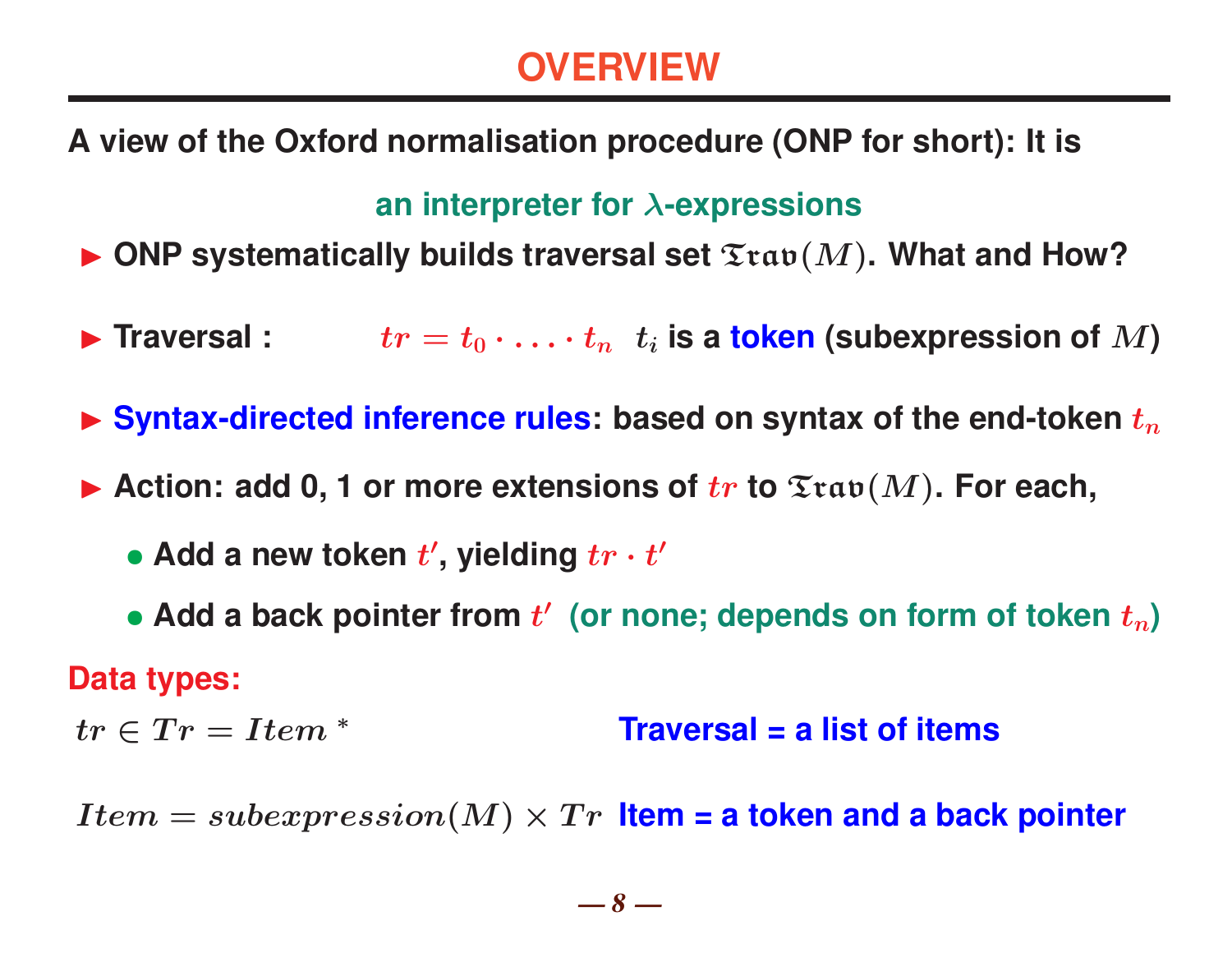### **Oxford normalisation procedure**

- $\blacktriangleright$  applies to simply-typed  $\lambda$ -expressions
- $\blacktriangleright$  begins by translating M into  $\eta$ -long form
- $\blacktriangleright$  realises the head linear reduction of  $M$ , one step at a time
- ▶ Correctness: by game semantics and categories, using M's types

### **Properties of the normalisation procedure:**

**ONP uses no** β**-reduction: all is based on subexpressions of** M**.**

**While running, ONP does not use the types of** M **at all.**

**Goals of this research:**

- ▶ Extend ONP to UNP, for the untyped lambda calculus
- ▶ Partially evaluate a normaliser with respect to "static" input M. **Use this to compile** λ**-calculus into a low-level language.**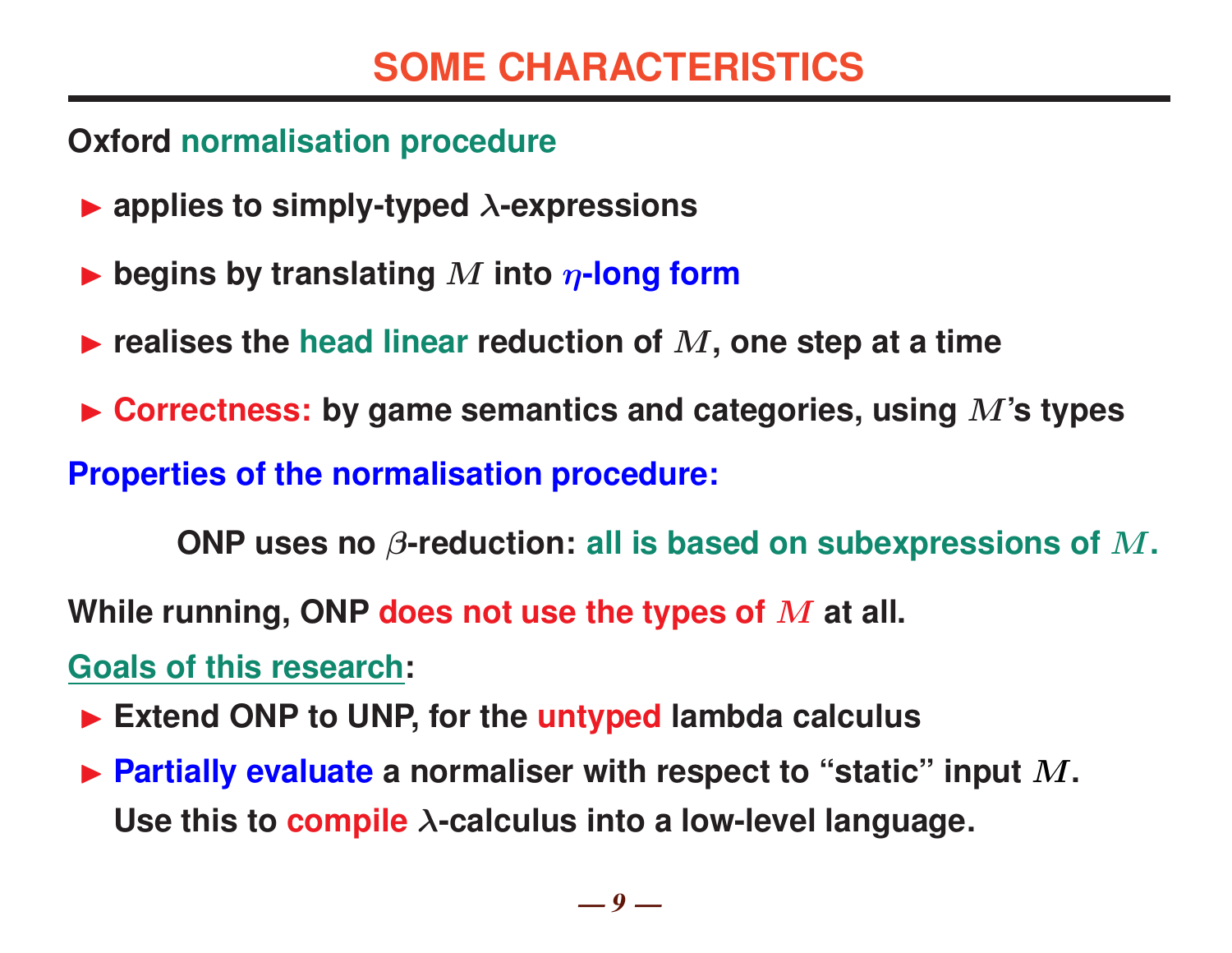**A partial evaluator is a program specialiser. Defining property of** spec**:**

 $\forall p \in Programs : \forall s, d \in Data : \llbracket \llbracket spec \rrbracket(p, s) \rrbracket(d) = \llbracket p \rrbracket(s, d)$ 

- **Program speedup by precomputation. Applications: compiling, and compiler generation (from an interpreter, and by self-applying** spec**).**
- I **Given program** p **and "static" data** s**,** spec **builds a** *residual program*  $p_s \stackrel{def}{=} \llbracket spec \rrbracket (p,s)$ .
- $\blacktriangleright$  When run on any remaining "dynamic" data  $d$ , residual program  $p_s$ **computes what** p **would have computed on both data inputs** s **and** d**.**
- $\blacktriangleright$  Net effect: a *staging transformation*:  $[\![p]\!](s, d)$  is a 1 stage computa**tion; but**  $\llbracket \llbracket spec \rrbracket(p,s) \rrbracket(d)$  is a 2 stage computation.
- ▶ Well-known in recursive function theory, as the S-1-1 theorem.
- $\triangleright$  Partial evaluation = engineering the S-1-1 theorem on real programs.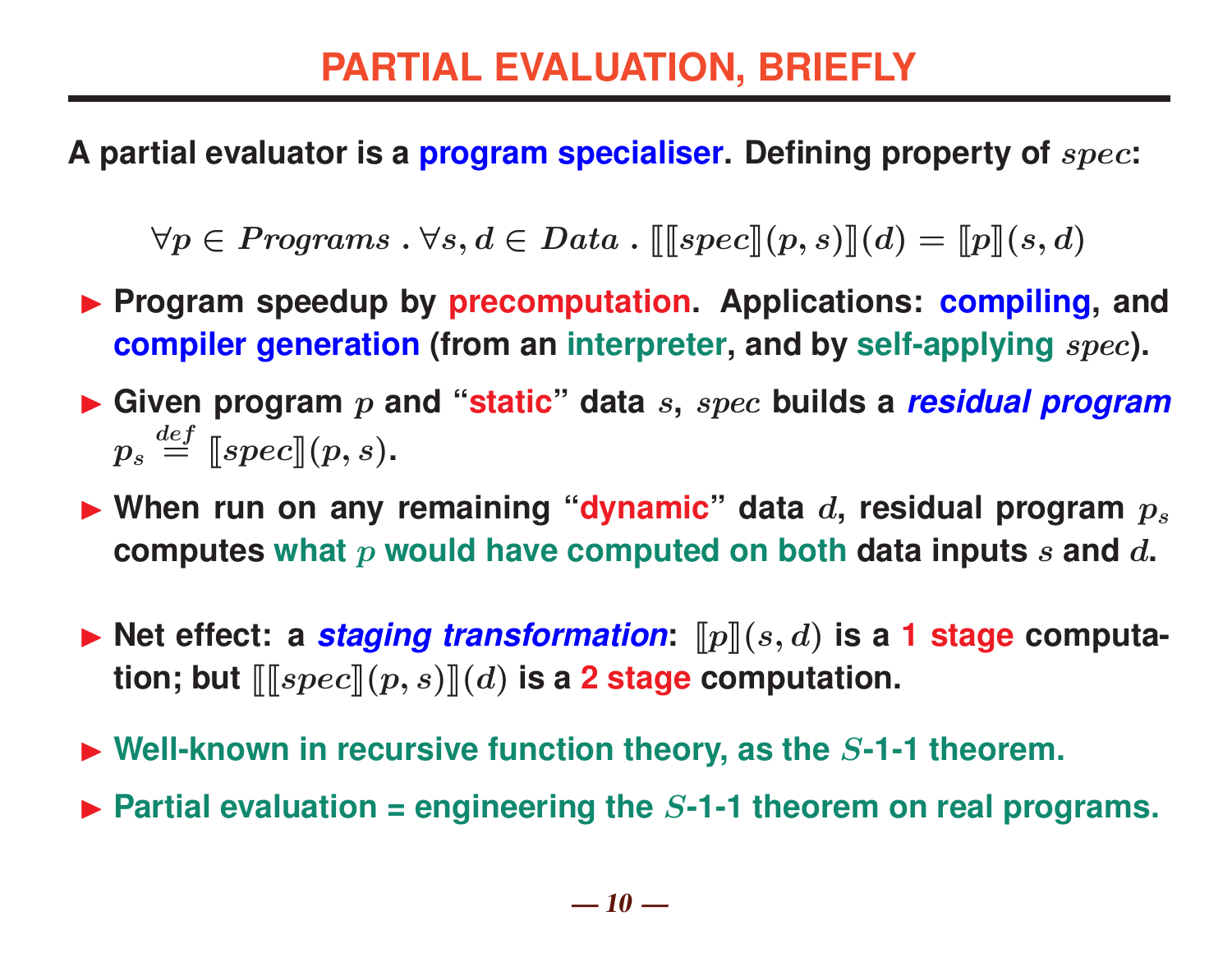## **COULD NORMALISATION BE STAGED?**

**1. The** spec **equation for a normaliser program NP:**

 $\forall M \in \Lambda$ .  $\left[\right.$   $\left[\left. \mathsf{Spec}\right]$   $(\mathsf{NP},M)$   $\right]$   $() =$   $\left[\mathsf{NP}\right]$   $(M)$   $\left[\right]$ 

**2.** λ**-calculus tradition:** M **is self-contained; there is no dynamic data.**

**So why break normalisation into 2 stages?**

(a) The specialiser output  $NP_M =$   $\llbracket spec \rrbracket (NP, M)$  can be in a much **simpler language than the** λ**-calculus.**

**Our candidate: LLL, a "low-level language" (syntax later).**

**(b) A next step: consider the computational complexity of normalising, if** M **is applied to an external input** d **at run-time.**

 $\forall M \in \Lambda, d \in D$  .  $\llbracket \text{[spec]} \text{NP } M \rrbracket(d) = \llbracket \text{NP} \rrbracket (M d)$ 

**(c) 2 stages will be natural for** *semantics-directed compiler generation***. Aim: use LLL as an intermediate language to express semantics.**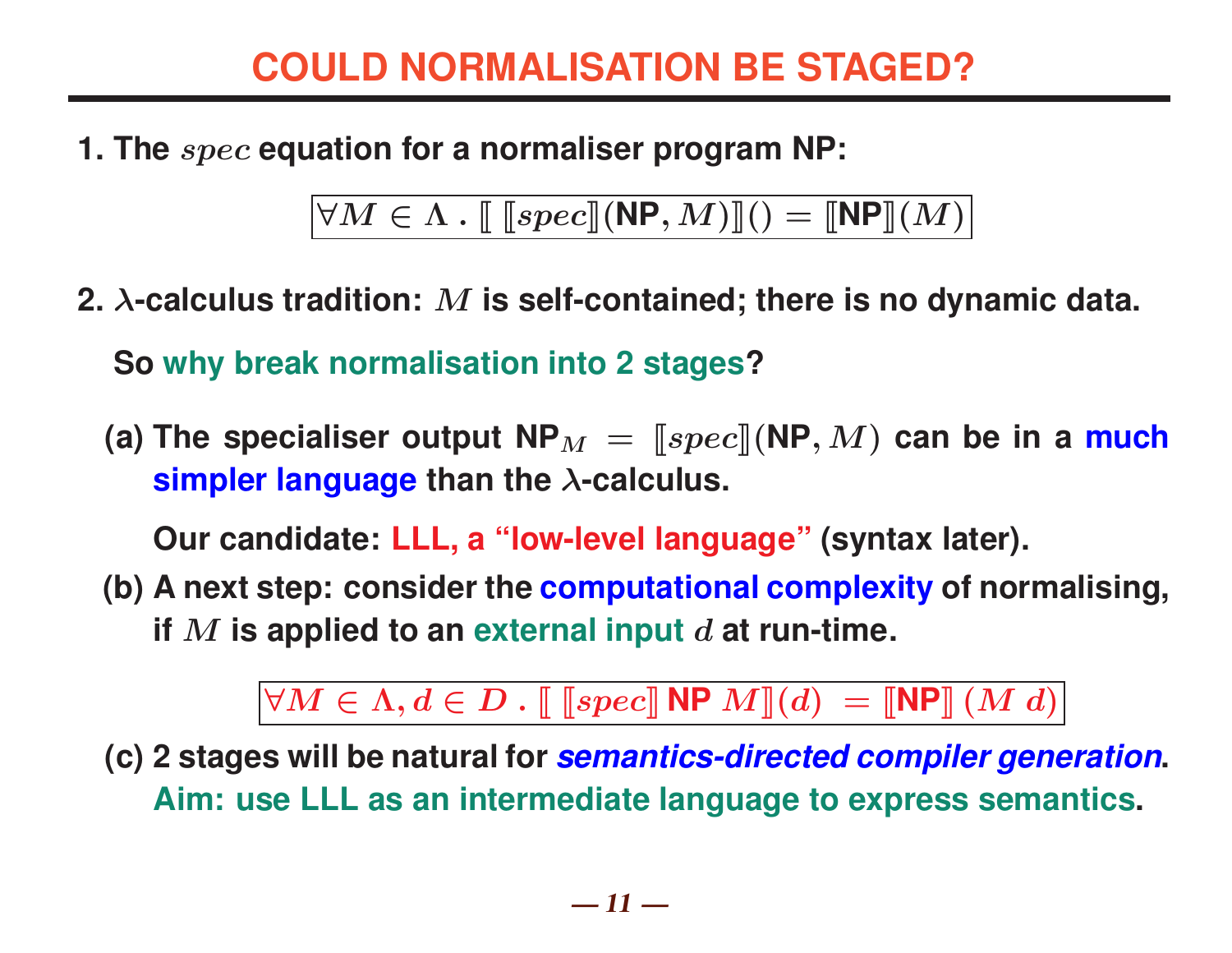### **If NP is semi-compositional:**

**Any recursive NP call has a substructure of** M **as argument.**

**Then:**

- **Figure 1.5 The partial evaluator can do, at specialisation time, all of the NP operations that depend only on** M
- ▶ So NP<sub>M</sub> performs no operations at all on lambda expressions (!)
- $\blacktriangleright$  **NP**<sub>M</sub> contains "residual code":
	- **operations to extend the traversal; and (sometimes)**
	- **operations to follow back pointers**
- ▶ Subexpressions of M will appear, but are only used as **tokens: Tokens are indivisible, only used for equality comparisons with other tokens**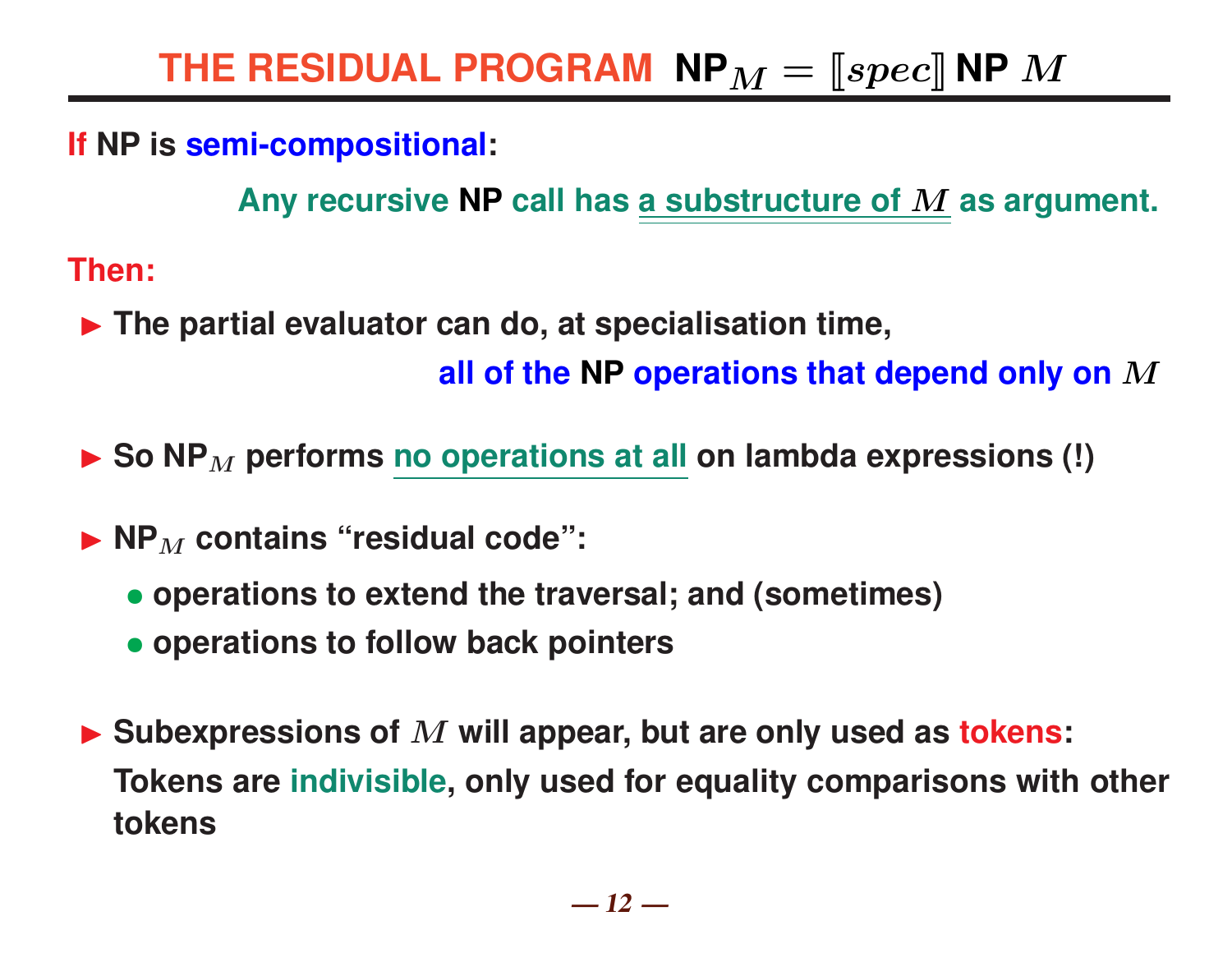**LLL is a tiny tail recursive first-order functional language. Essentially a machine language with a heap. Functional version of** WHILE **in book:**

**Computability and Complexity from Programming Perspective**

### **SYNTAX**

```
program ::= f1 x = e1 ... fn x = en
e ::= x | f e call in tail position
       | token | case e of token1 -> e1 ... tokenn -> en
       | (e,e) | case e of (x,y) -> e
          | [] | case e of [] -> e x:y -> e
x ::= variable
token ::= an atomic symbol (from a fixed alphabet)
Variables have SIMPLE TYPES:
```
**tau ::= Token | tau x tau | [ tau ]**

**A token, or a product type, has a static structure, fixed for any one program. A list type** [tau] **is dynamic, with constructors** [] and :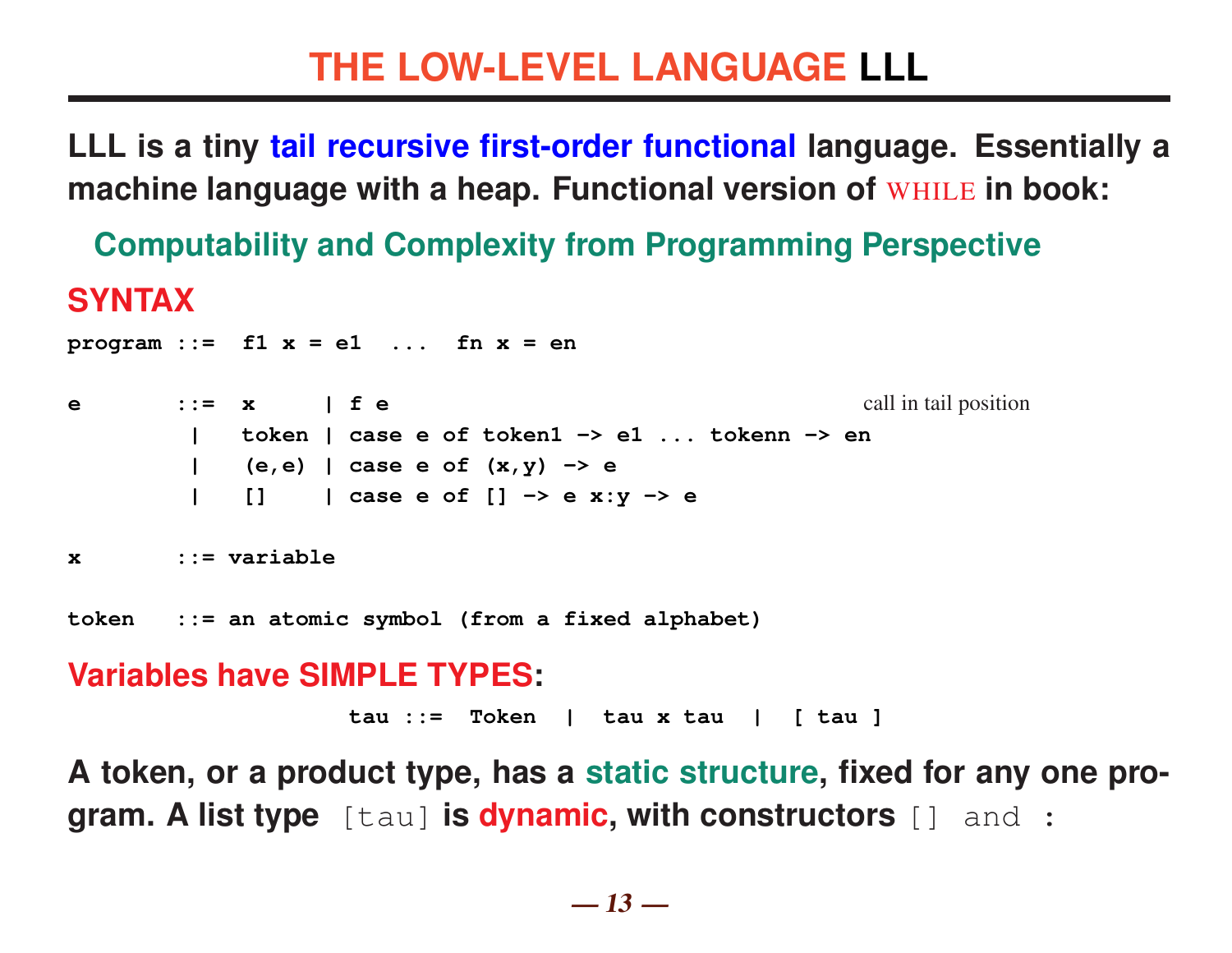# **HOW TO PARTIALLY EVALUATE NP (IN PROGRAM FORM) WITH RESPECT TO STATIC** λ**-EXPRESSION** M **?**

- **1. Annotate parts of NP as either static or dynamic. Variables ranging over**
	- **(a) tokens are static, i.e.,** λ**-expressions (subexpressions of** M**);**
	- **(b) back pointers are dynamic;**
	- **(c) so the traversal being built is dynamic too.**
- **2. Classify data 1a as static (there are only finitely many)**
- **3. Classify data 1b, 1c as dynamic (there are unboundedly many)**
- **4. Computations in NP are either unfolded (done at PE time)**

**or residualised (runtime code is generated to do them later)**

- **Perform fully static computations at partial evauation time.**
- ▶ Operations to build or test a traversal: generate residual code.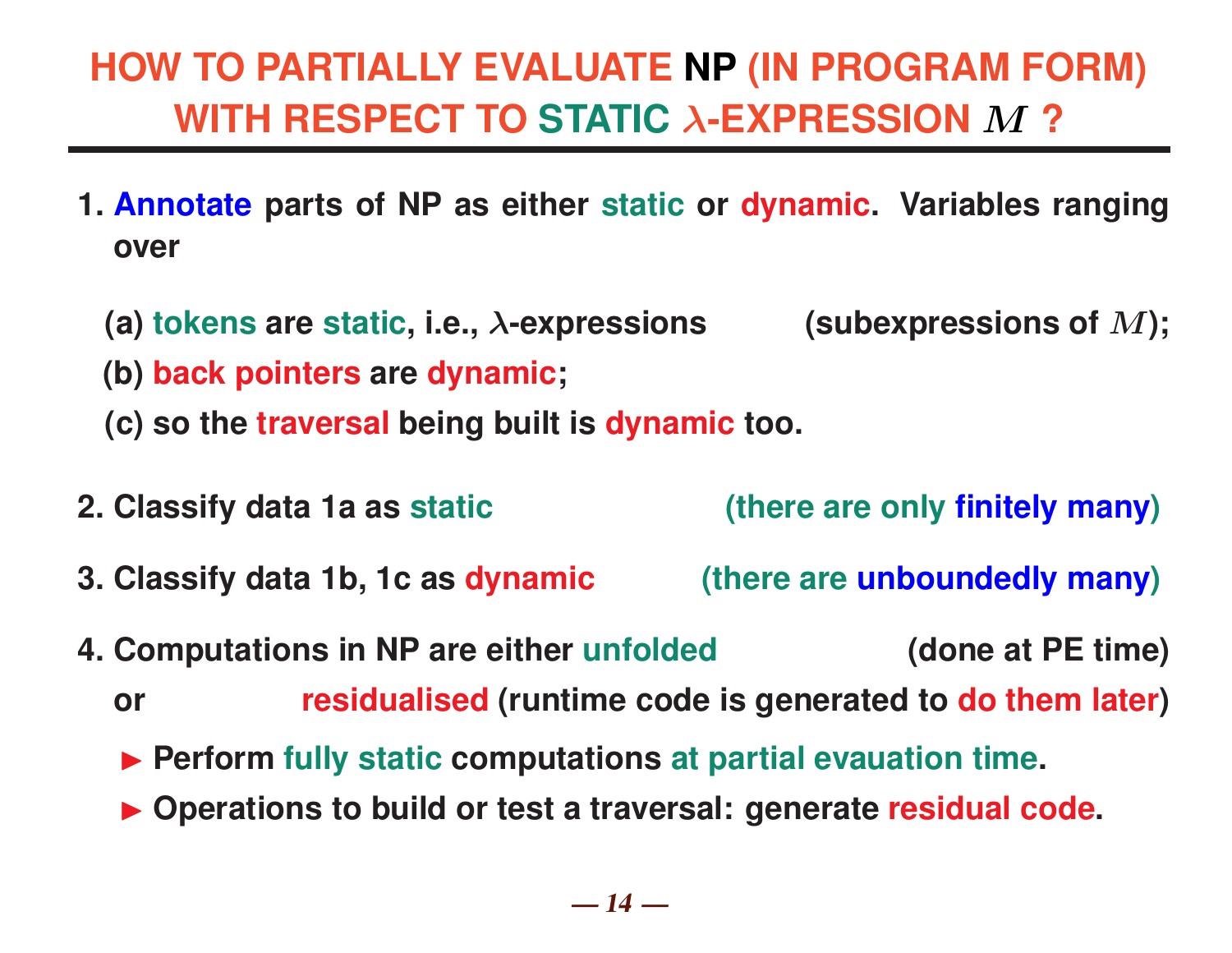## **STATUS: OUR WORK ON SIMPLY-TYPED** λ**-calculus**

- **1. We have one version of ONP in** HASKELL **and another in** SCHEME
- **2.** HASKELL **version includes: typing; conversion to eta-long form; the traversal algorithm itself; and construction of the normalised term.**
- **3.** SCHEME **version: nearly ready to apply automatic partial evaluation. Plan: use the** UNMIX **partial evaluator (Sergei Romanenko).**
- **4. The LLL output program size is only linearly larger than** M**, satisfying**  $|p_M| = O(|M|)$
- **5. We have handwritten ONP-gen: a** *generating extension* **of ONP. Symbolically,**

**If**  $p_M = \llbracket \text{OMP-gen} \rrbracket^{scheme}(M)$  then  $\forall M \cdot \llbracket M \rrbracket^{\Lambda} = \llbracket p_M \rrbracket^{LLL}$ 

**Currently: LLL =** scheme, so the output  $p_M$  is a SCHEME program.

**6. Next step: make LLL a clean stand-alone subset of** HASKELL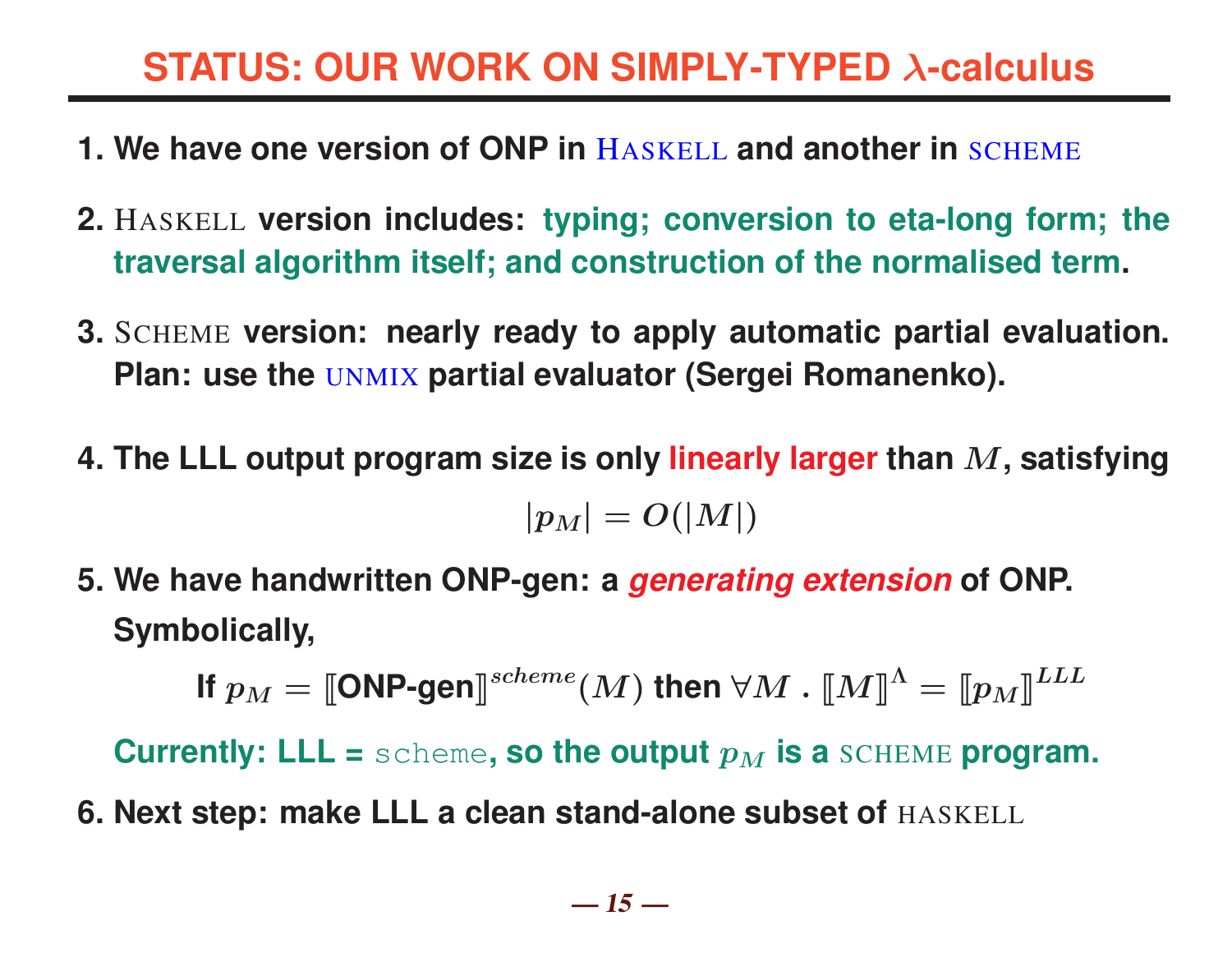## **MORE TO DO, FOR THE SIMPLY-TYPED** λ**-calculus**

- **1. Extend the approach to programs with input data.**
- **2. Produce a generating extension, automatically, by specialising the specialiser to a** Λ**-traverser, using** UNMIX**.**
- **3. Property of** UNMIX**: the generating extension's output programs are in** SCHEME**.**
	- **Practical advantage:**  $p_M$  is directly executable (e.g., by RACKET).
	- $\blacktriangleright$  Disadvantage:  $p_M$  in this form could be system-dependent.
- **4. To do: redefine the** LLL **language formally, e.g., a tiny first-order language with** HASKELL**-like syntax.**
- **5. Then produce programs in** LLL **instead of** SCHEME**.**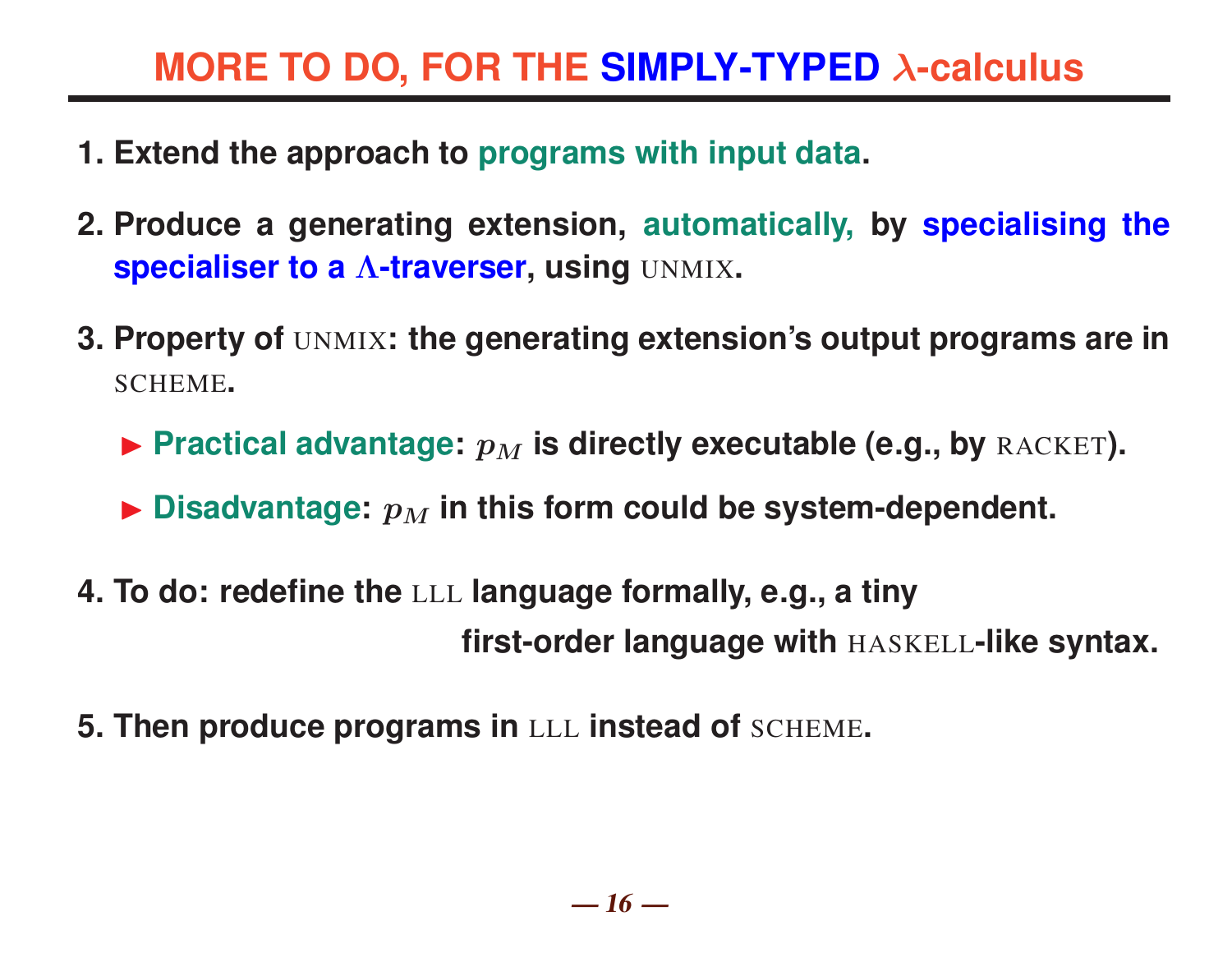## **STATUS: OUR WORK ON THE UNTYPED** λ**-calculus**

- **1. UNP is a normaliser for**  $\Lambda^{untyped}$ .
- **2. A single traversal item may have two back pointers (in comparison: ONP uses 1).**
- **3. UNP is defined semi-compositionally by recursion on syntax of** λ**expression** M**.**
- **4. UNP has been done in** HASKELL **and works on a variety of examples. (A more abstract definition of UNP is on the way.)**
- **5. By specialising UNP, an arbitrary untyped** λ**-expression can be translated to** LLL**.**
- **6. Correctness proof: pending.**
- **7. No** SCHEME **version or generating extension has yet been done.**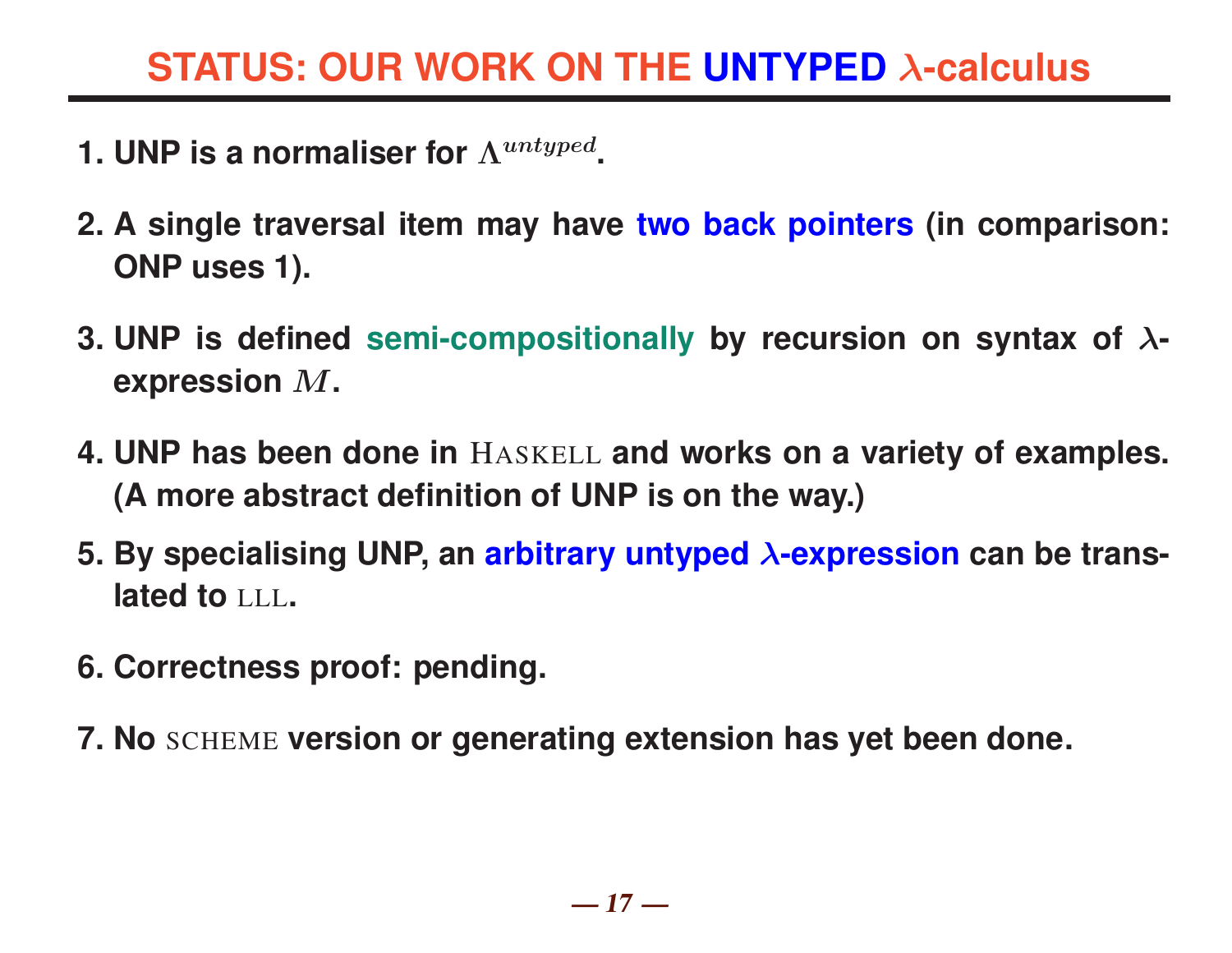# **TOWARDS SEPARATING PROGRAMS FROM DATA IN** Λ

- **1. An idea: regard a computation of** λ**-expression** M **on input** d **as a two-player game between the** LLL**-codes for** M **and** d**.**
- **2. An example:** mul**, usual** λ**-calculus definition on Church numerals.**
- **3. Loops from out of nowhere:**
	- $\blacktriangleright$  **Neither mull nor the data contain loops;**
	- ▶ but mul is compiled into an LLL-program with two nested loops. **Applied to two Church numerals, it computes their product.**
	- ▶ Expect: can do the computation entirely without back pointers.
- **4. Current work: express such program-data games in a** *communicating* **version of** LLL**.**

**A lead: apply traditional methods for compiling** *remote function calls***.**

**5. Think about complexity and data-flow analysis of such programs.**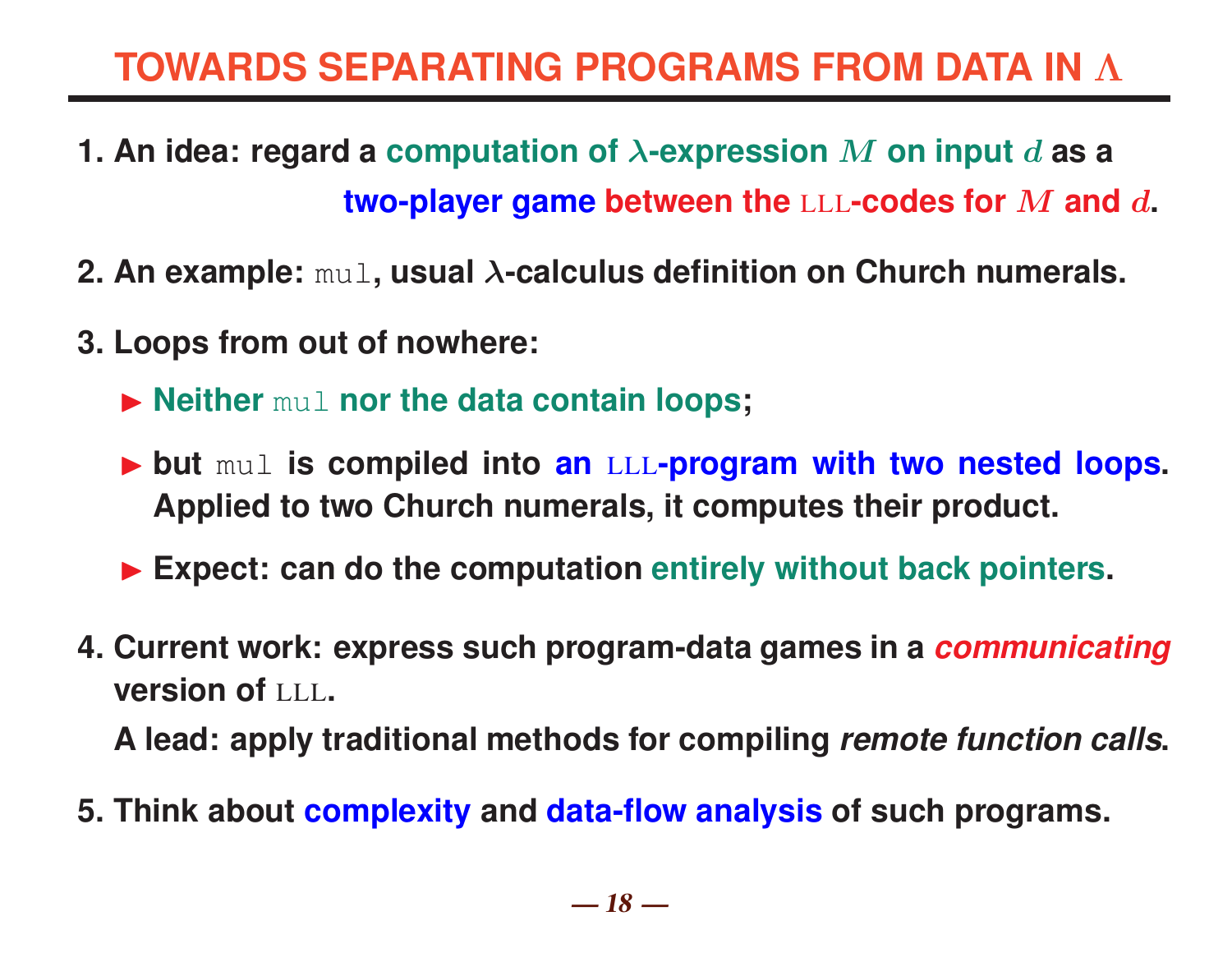**P**oforonces

## **SOME RELATED WORK**

- **[1] C.-H. Luke Ong. Normalisation by traversals.** *CoRR***, abs/1511.02629, 2015.**
- **[2] Neil D. Jones, Carsten K. Gomard, and Peter Sestoft.** *Partial evaluation and automatic program generation***. 1993.**
- **[3] William Blum and Luke Ong. A concrete presentation of game semantics. In** *Galop 2008:Games for Logic and Programming Languages***.**
- **[4] R. P. Neatherway, S. J. Ramsay, and C.-H. Luke Ong. A traversal-based algorithm for higher-order model checking. In** *ICFP***, 2012.**
- **[5] J. M. E. Hyland and C.-H. Luke Ong. On full abstraction for PCF: I, II, and III.** *Inf. Comput.***, 2000.**
- **[6] Neil D. Jones, editor.** *Semantics-Directed Compiler Generation***, volume 94 of** *Lecture Notes in Computer Science***. Springer, 1980.**
- **[7] Neil D. Jones and Steven S. Muchnick. The complexity of finite memory programs with recursion.** *J. ACM***, 25(2):312–321, 1978.**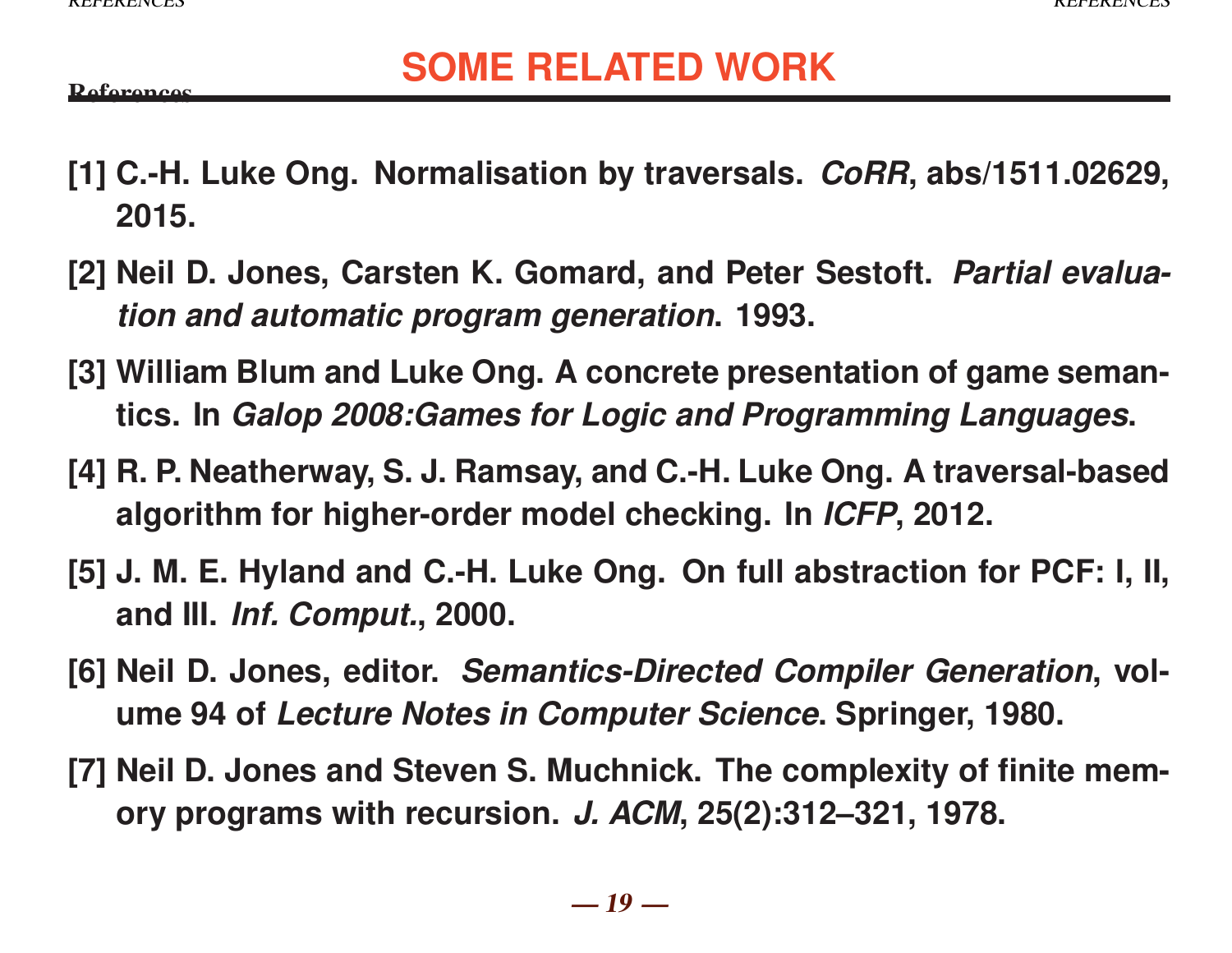### SCHEME **EXAMPLE: ONP SPECIALISED TO** M **=** mul 3 2

 $M = \lambda m n s z$ .  $m(n s) z$  multiplies two Church numerals.

η**-long form: longish!**

#### **Residual code to add traversal items.**

- $\blacktriangleright$  **Tokens:**  $A, B, \ldots \in Subexpressions(M)$
- $\blacktriangleright$  **Functions**  $a, b, \ldots : Tr \rightarrow Tr$  (big-step: *current trav*  $\rightarrow final \; trav$ )

```
main = print (reverse (a [ \langle A []\rangle ])) -- outermost \lambda()
```

```
a tr = b \left( \langle B tr \rangle : tr \right) -- long apply @
```

```
b tr = c (\langle C \ tr \rangle : tr) -- control to \lambda m n s z . m (n s) z
```

```
c tr = d (\langle D \rangle (dynamicbinder C tr)) : tr) -- find binder of variable m
d tr = cgoto1 tr - control transfer to m' s value
```

```
e tr = f (\langle F | (dynamichinder C tr) \rangle : tr) -- find binder of variable n
f tr = cgoto2 tr - control transfer to n' s value
g \mathbf{tr} = \mathbf{h} (\langle \mathbf{H} \rangle (dynamicbinder C \mathbf{tr})) : \mathbf{tr}) -- \lambda.e: find s binder
h tr = cgoto3 tr - control transfer to s's value
-- etc, one for each M subexpression
```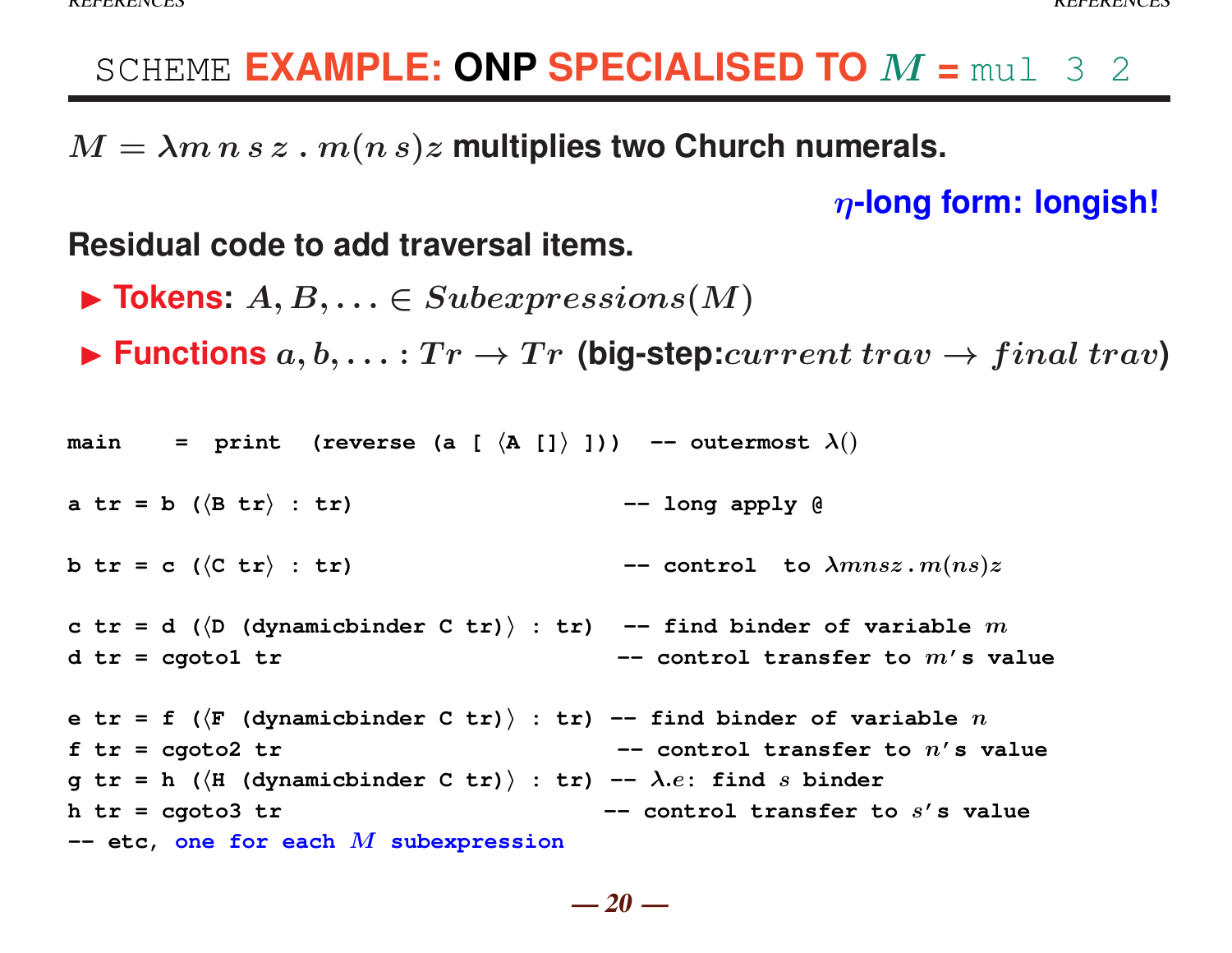## **VARIABLES: BACKPOINTER SEARCH**

Suppose a variable  $x_i$  is encountered, and it is bound statically by ab**straction node**  $\lambda x_1 \ldots x_n$ . N **in**  $\lambda$ -expression M.

**Function** dynamicbinder **is given**

have **= a static abstraction node**  $\lambda x_1 \dots x_n$ . N

tr **= the current traversal**

**It will follow back pointers in the current traversal, to find**

**In the dynamic token in the traversal** 

 $\blacktriangleright$  that contains this static binding of variable  $x_i$ .

```
dynamicbinder have tr =
case tr of
hr tr'i : tr'' ->
  if r == have
  then tr
  else case tr' of
        ( _ : tr''') -> dynamicbinder have tr''' (follow the back pointer)
        [ ] -> - BUG -
```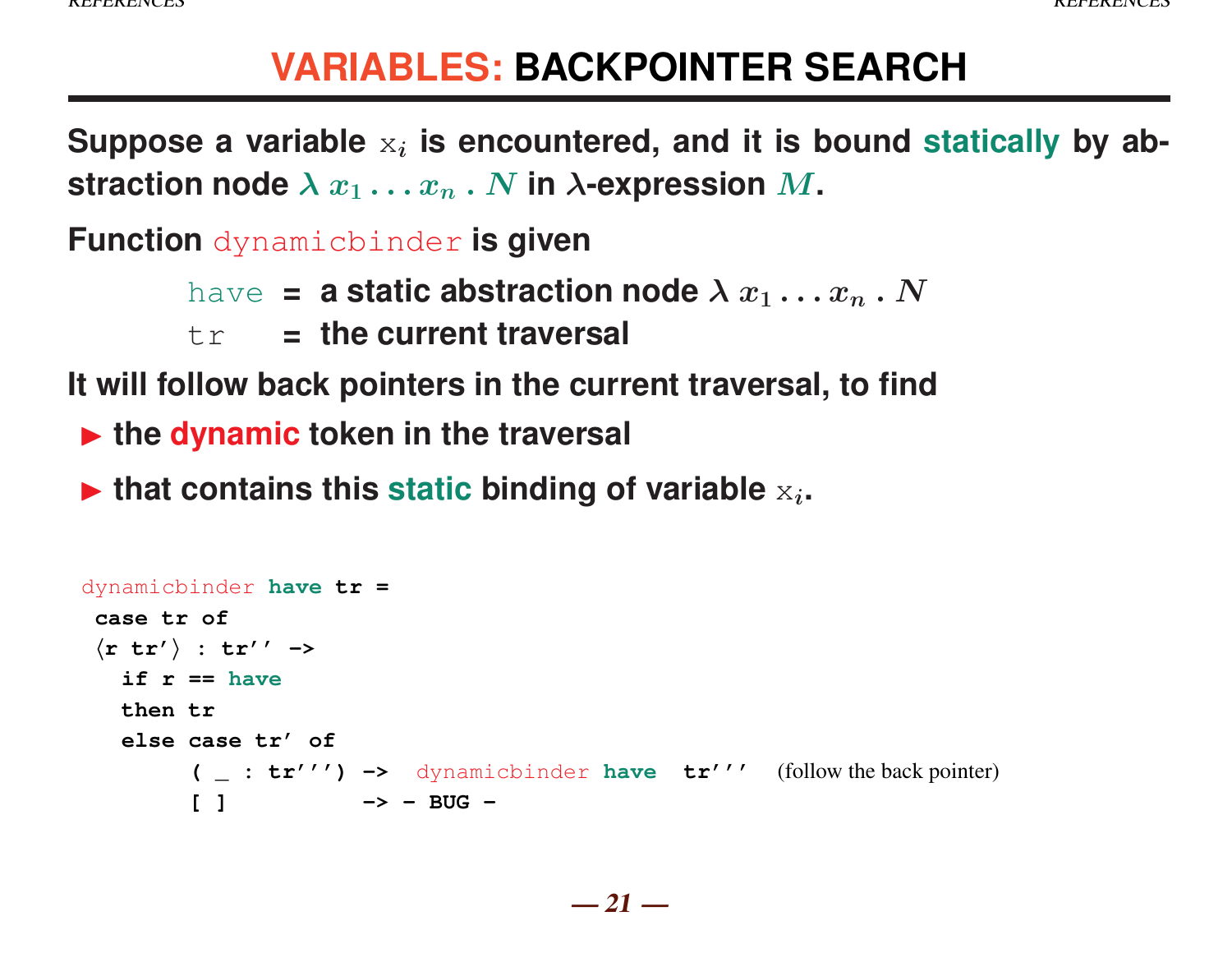# "COMPUTED GOTO" FUNCTION FOR  $x_i$  IN  $\lambda x_1 \cdots x_n$  .  $N$

### **The idea:**

**Function** cgotoi(tr) **realises a control transfer to the item**  $\langle token, bp \rangle$ in traversal  $\texttt{tr}$  for the value of  $x_i$  in  $\lambda x_1 \cdots x_n$  .  $N$ .

```
cgoto1 \langle C \rangle : tr = oa \langle OA \text{ tr} \rangle : tr
cgoto1 \langle E \rangle : tr = ob \langle F \rangle : tr
cgoto1 \langle G \rangle : tr = ac \langle H \text{ tr} \rangle : tr
cgoto1 \langle I \rangle : tr = i \langle I \rangle : tr
cgoto1 \qquad = \langle BUG \mid ] \rangle : trcgoto2 \langle C \rangle : tr = wa \langle WA \t{tr} \rangle : tr
cgoto2 \langle E \rangle : tr = m \langle M \rangle : tr
cgoto2 \langle G \rangle : tr = k \langle K \rangle : tr
cgoto2 \qquad = \langle BUG \mid ] \rangle : trcgoto3 \langle C \rangle : tr = ac \langle AC \text{ tr} \rangle : tr
c \cdot \text{gcd} 13 = \langle \text{BUG} [i] \rangle : \text{tr}c cgoto4\langleC \rangle : tr = ag \langleAG tr\rangle : tr
c \cdot \text{gcd} \cdot \text{gcd} \left( \frac{1}{2} \right) = \langle \text{BUG} \left[ \frac{1}{2} \right) \rangle : tr
```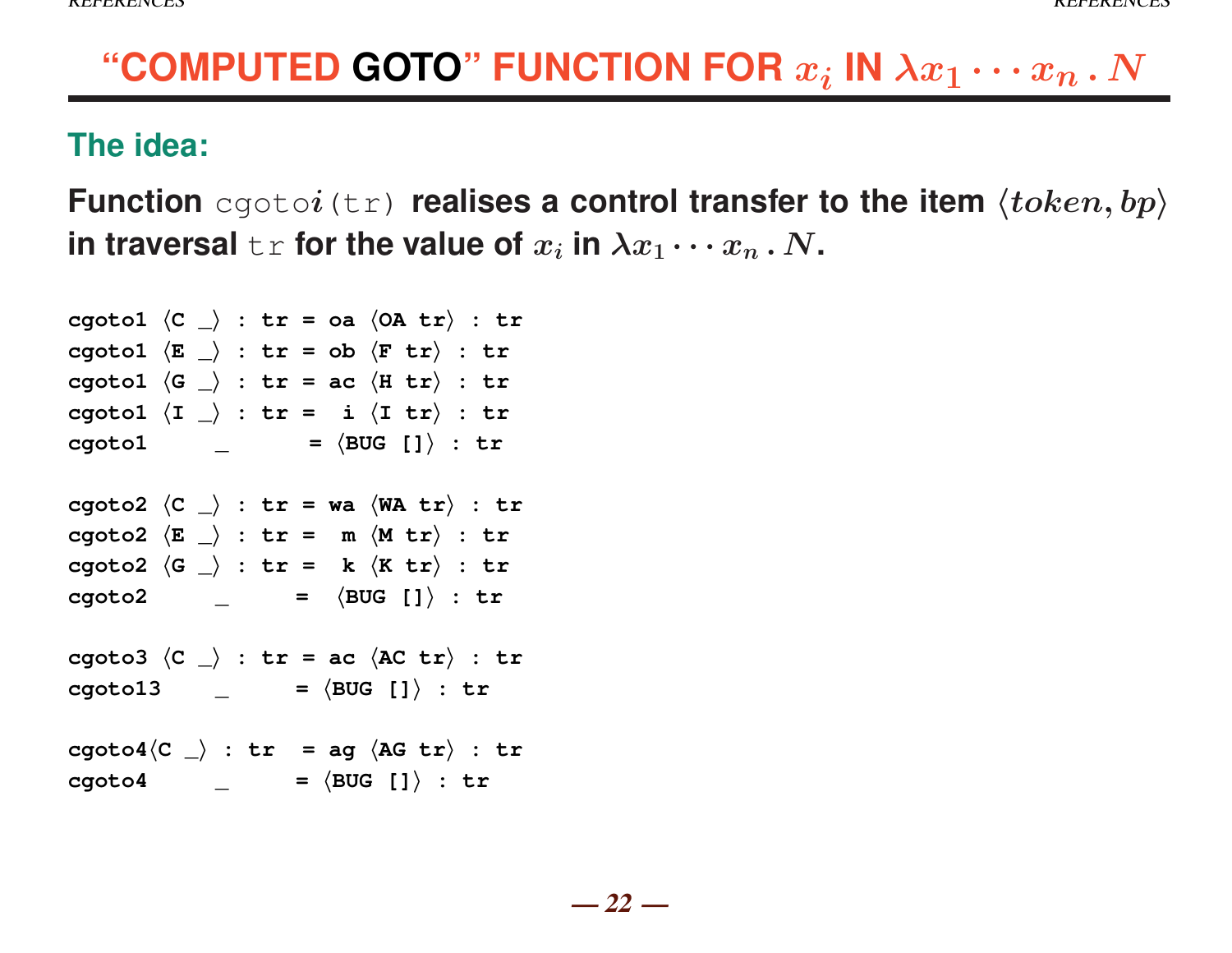## **AN OLD DREAM: SEMANTICS-DIRECTED COMPILER GENERATION**

**(Just a wild idea for now, needs much more thought and work.)**

**Idea: specify the semantics of a subject programming language**

**(e.g., call-by-value** λ**-calculus, imperative languages, etc.) by mapping source programs into** LLL**.**

**A "gedankeneksperiment", to get started:**

**Express the semantics of** Λ **by semi-compositional semantic rules without variable environments, thunks, etc:**

 $[\![\ ]\!]^{\Lambda} : \Lambda \to LLL$ 

**Expectations/hopes:**

- **Exercise 1 Reasonably many programming languages can be specified this way**
- ▶ A generalising framework: compiling, optimisation,... tasks can all **be reduced to questions and algorithms concerning LLL programs**